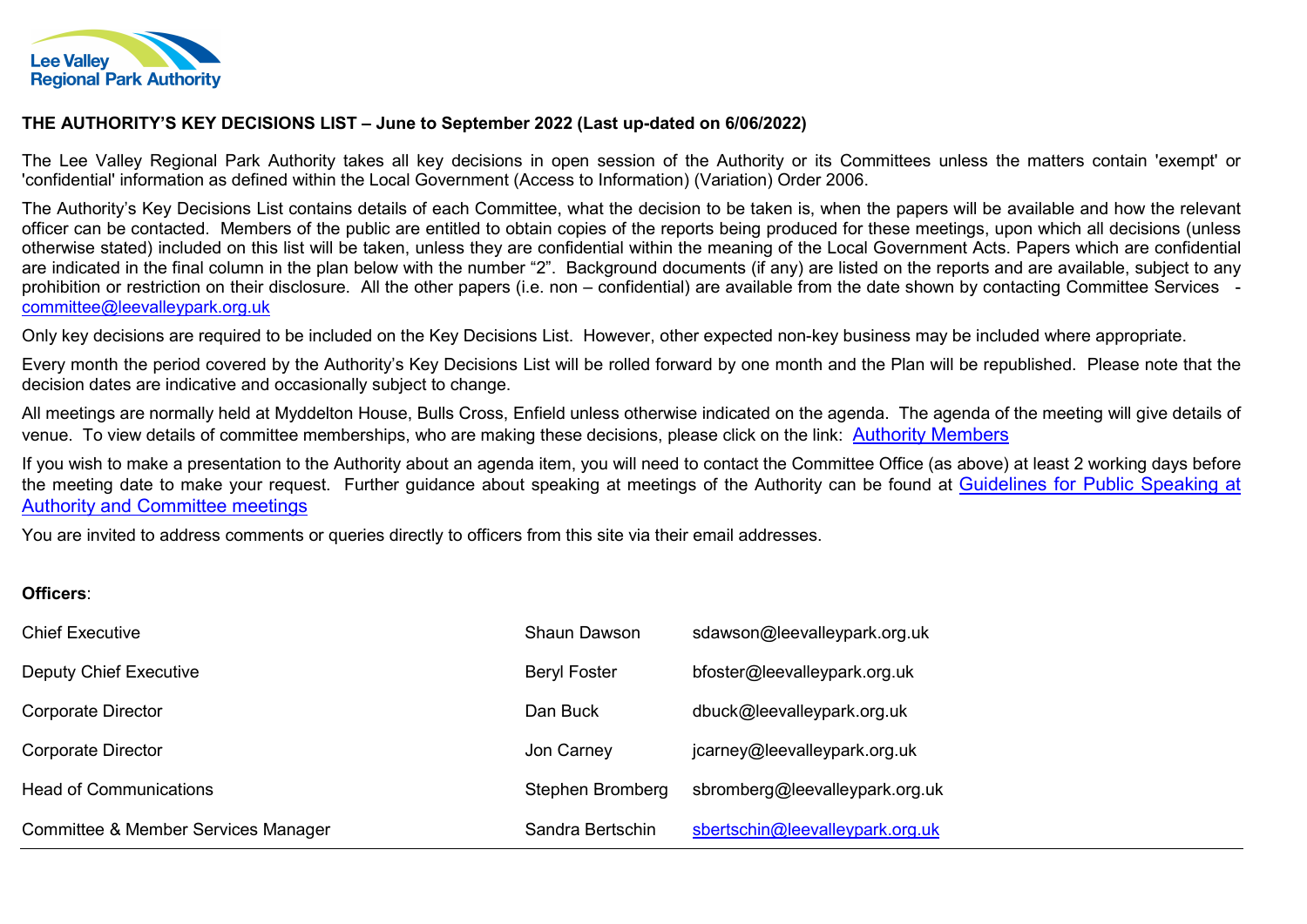| <b>Meeting:</b><br><b>Executive Committee</b>                            |                                     |                                         |                                               |                       |                  |
|--------------------------------------------------------------------------|-------------------------------------|-----------------------------------------|-----------------------------------------------|-----------------------|------------------|
| Date/Time/Venue:<br>23 June 2022 @ 10.30am to be held at Myddelton House |                                     |                                         |                                               |                       |                  |
| On 15 June 2022 at www.leevalleypark.org.uk<br>Papers available:         |                                     |                                         |                                               |                       |                  |
| Level of                                                                 |                                     |                                         |                                               |                       | Status of Paper* |
| Decision                                                                 | <b>Item of Business</b>             |                                         | Summary                                       | <b>Report Author</b>  |                  |
| Non Key                                                                  | Sickness Absence Monitoring 2021/22 |                                         | Summary of employee sickness absence levels   | <b>Victoria Yates</b> | Part 1           |
|                                                                          |                                     |                                         | for the year compared to target               |                       |                  |
| Non Key                                                                  |                                     | Update on East India Dock Basin project | Presentation - progress, funding options, etc | Paul Roper            | Part 1           |

| <b>Meeting:</b>                                                          |                                                                  | <b>Regeneration &amp; Planning Committee</b> |         |                      |                  |
|--------------------------------------------------------------------------|------------------------------------------------------------------|----------------------------------------------|---------|----------------------|------------------|
| Date/Time/Venue:<br>23 June 2022 @ 11.30am to be held at Myddelton House |                                                                  |                                              |         |                      |                  |
|                                                                          | Papers available:<br>On 15 June 2022 at www.leevalleypark.org.uk |                                              |         |                      |                  |
| Level of                                                                 |                                                                  |                                              |         |                      | Status of Paper* |
| Decision                                                                 | Item of Business                                                 |                                              | Summary | <b>Report Author</b> |                  |
| Non Key                                                                  |                                                                  |                                              |         | <b>Claire Martin</b> | Part 1           |

| <b>Meeting:</b><br><b>Audit Committee</b>                               |                                                                                 |  |                                                                                                                                         |                      |                  |
|-------------------------------------------------------------------------|---------------------------------------------------------------------------------|--|-----------------------------------------------------------------------------------------------------------------------------------------|----------------------|------------------|
| 23 June 2022 @ 1.00pm to be held at Myddelton House<br>Date/Time/Venue: |                                                                                 |  |                                                                                                                                         |                      |                  |
|                                                                         | On 15 June 2022 at www.leevalleypark.org.uk<br>Papers available:                |  |                                                                                                                                         |                      |                  |
| Level of                                                                |                                                                                 |  |                                                                                                                                         |                      | Status of Paper* |
| Decision                                                                | Item of Business                                                                |  | Summary                                                                                                                                 | <b>Report Author</b> |                  |
| Non Key                                                                 | External Audit 2022/23 - Audit Plan                                             |  | Proposed audit plan                                                                                                                     | Keith Kellard        | Part 1           |
| Non Key                                                                 | Annual Report on the work of Internal<br>Audit 2021/22 and Audit Plan 2022/23   |  | Work of Internal Audit during the financial year<br>2021/22 and approve annual Audit Plan<br>2022/23                                    | Keith Kellard        | Part 1           |
| Non Key                                                                 | Annual Report on Health & Safety<br>2021/22 and Health & Safety Plan<br>2022/23 |  | Work provided by the Authority's Health &<br>Safety service provider during the financial year<br>2021/22 and Safety Audit Plan 2022/23 | Dan Buck             | Part 1           |
| Non Key                                                                 | <b>Risk Register</b>                                                            |  | Regular monitoring                                                                                                                      | Dan Buck             | Part 1           |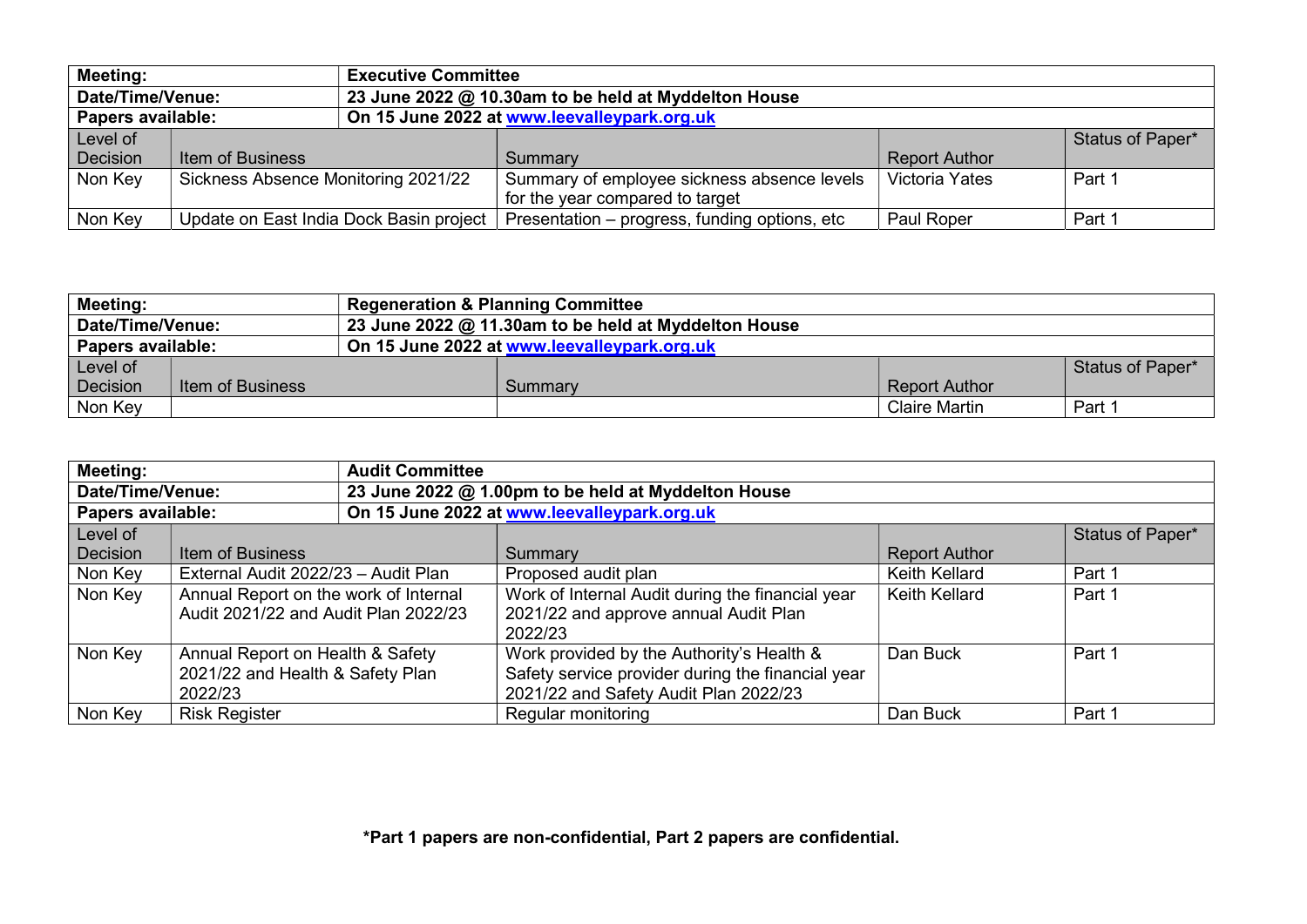| <b>Meeting:</b><br><b>Scrutiny Committee</b>                            |                                             |  |                                                  |                      |                  |
|-------------------------------------------------------------------------|---------------------------------------------|--|--------------------------------------------------|----------------------|------------------|
| Date/Time/Venue:<br>23 June 2022 @ 2.00pm to be held at Myddelton House |                                             |  |                                                  |                      |                  |
| Papers available:                                                       |                                             |  | On 15 June 2022 at www.leevalleypark.org.uk      |                      |                  |
| Level of                                                                |                                             |  |                                                  |                      | Status of Paper* |
| Decision                                                                | <b>Item of Business</b>                     |  | Summary                                          | <b>Report Author</b> |                  |
| Non Key                                                                 | <b>Scrutiny Review - Environment Policy</b> |  | <b>Consideration of draft Environment Policy</b> | Paul Roper           | Part 1           |
| Non Key                                                                 | <b>Scrutiny Scorecard</b>                   |  | Regular monitoring                               | Dan Buck             | Part 1           |

| <b>Meeting:</b><br><b>AGM</b>                                                        |                                     |  |                                              |                      |                  |
|--------------------------------------------------------------------------------------|-------------------------------------|--|----------------------------------------------|----------------------|------------------|
| Date/Time/Venue:<br>7 July 2022 @ 2.00pm to be held at Lee Valley White Water Centre |                                     |  |                                              |                      |                  |
| Papers available:                                                                    |                                     |  | On 29 June 2022 at www.leevalleypark.org.uk  |                      |                  |
| Level of                                                                             |                                     |  |                                              |                      | Status of Paper* |
| Decision                                                                             | Item of Business                    |  | Summary                                      | <b>Report Author</b> |                  |
| Non Key                                                                              | Appointment of Chairman and Vice    |  | Members to appoint a Chairman and Vice       | N/A                  | Part 1           |
|                                                                                      | Chairman                            |  | Chairman                                     |                      |                  |
| Non Key                                                                              | Proposed Committees and Groups for  |  | Approval of committees and groups and their  | <b>Beryl Foster</b>  | Part 1           |
|                                                                                      | 2022/23 - Appointment of membership |  | membership                                   |                      |                  |
|                                                                                      | and Chairmen                        |  |                                              |                      |                  |
| Non Key                                                                              | Appointments to Outside Bodies for  |  | Approval of appointments to outside bodies   | <b>Beryl Foster</b>  | Part 1           |
|                                                                                      | 2022/23                             |  |                                              |                      |                  |
| Non Key                                                                              | Calendar of Meetings 2022/23        |  | Approval of the calendar of meetings         | <b>Beryl Foster</b>  | Part 1           |
| Non Key                                                                              | Update on key strategic             |  | Review of key strategic projects/initiatives | <b>Shaun Dawson</b>  | Part 1           |
|                                                                                      | projects/initiatives                |  |                                              |                      |                  |
| Non Key                                                                              | Presentations                       |  | <b>Active Communities</b>                    | <b>Paul Coates</b>   | Part 1           |

| <b>Meeting:</b> | <b>TBC</b>                                                             | <b>Executive Committee</b> |         |                      |                  |
|-----------------|------------------------------------------------------------------------|----------------------------|---------|----------------------|------------------|
|                 | Date/Time/Venue:<br>21 July 2022 @ 10.30am to be held by remote access |                            |         |                      |                  |
|                 | Papers available:<br>On 13 July 2022 at www.leevalleypark.org.uk       |                            |         |                      |                  |
| Level of        |                                                                        |                            |         |                      | Status of Paper* |
| Decision        | Item of Business                                                       |                            | Summary | <b>Report Author</b> |                  |
|                 |                                                                        |                            |         |                      | Part 1           |